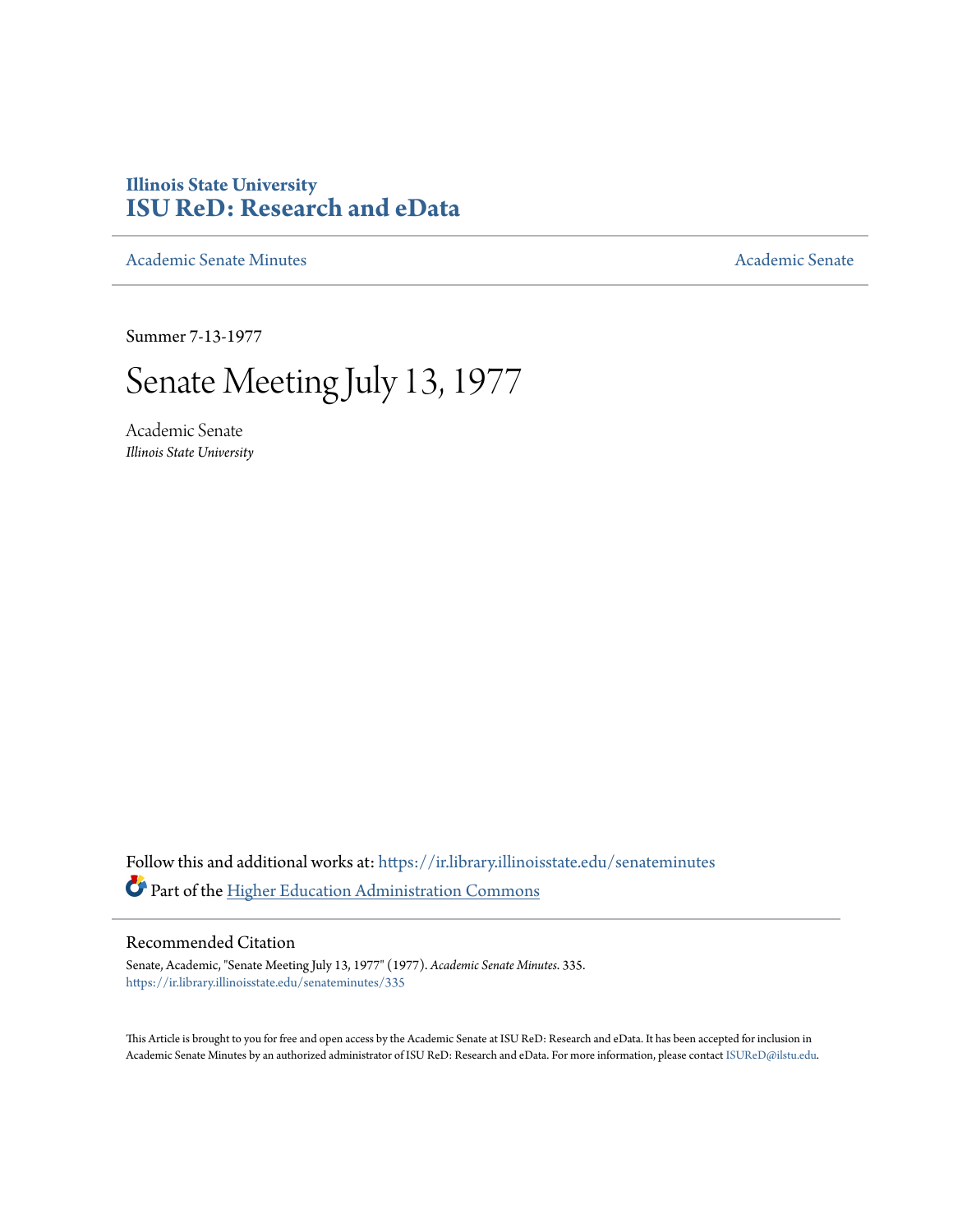#### **STAN SHJMAN 302 HOVEY**

### ACADEMIC SENATE MINUTES (Not approved by the Academic Senate)

July 13, 1977

Volume VIII, No. 19

Contents

Call to Order Roll Call Approval of Minutes Acceptance of Resignation of Senator Seating of New Senators Chairperson's Remarks Administrators' Remarks Student Body President's Remarks Election of Student Member to Executive Committee CLEP Program in Mathematics Committee Reports Communications Adjournment

Meetings of the Academic Senate are open to members of the University community. Persons attending the meetings may participate in discussion with the consent of the Senate.

Persons desiring to bring items to the attention of the Senate may do so by contacting any member of the Senate.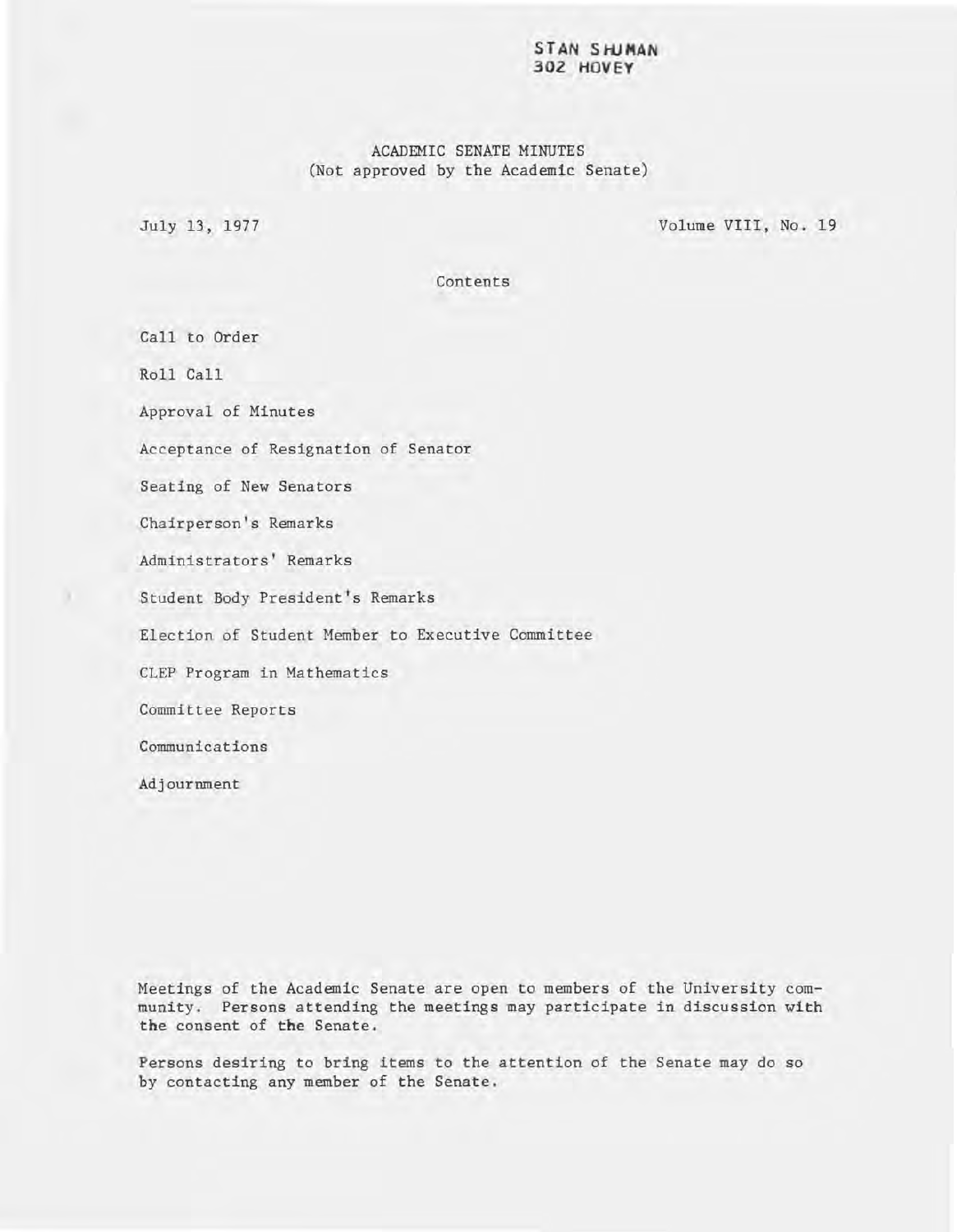Academic Senate Minutes (Not approved by the Academic Senate)

July 13, 1977 Volume VIII, No. 19

#### Call to Order

The meeting of the Academic Senate was called to order by Chairperson Cohen at 7:00 p .m. in Stevenson 401.

#### Roll Call

The Secretary called the roll and declared a quorum to be present.

#### Approval of Minutes

VIII, 149 A motion (Kuhn/Quane) to approve the minutes of the June 29, 1977 meeting carried.

#### Acceptance of Resignation of Senator

A letter of resignation from the Senate was received by all senators from VIII, 150 David VanDeVoort. A motion (Kilroy/Rhodes) to accept Mr. VanDeVoort's resignation with regrets was made and approved on a voice vote.

#### Seating of New Senators

Monte Law was seated as the new graduate student senator since the number of votes received by him was next highest to those of Mr. VanDeVoort. President Watkins was also welcomed to the Senate as a new member.

#### Chairperson's Remarks

Chairperson Cohen announced that new fall addresses were needed for the University phone book within the next few days.

#### Administrators' Remarks

President Watkins announced that he was glad to be at ISU. He had no further remarks.

Provost Horner informed the Senate that the Governor had vetoed the appropriation bill back to the Governor's originally recommended 5% level for salary increases. The Faculty Status Committee report is being finalized for review by faculty members of the Senate in an executive session scheduled for Wednesday, July 20.

The FY78 operating budget has been completed. ISU finds itself nearly \$1/3 million underfunded for anticipated utilities expenditures. We do not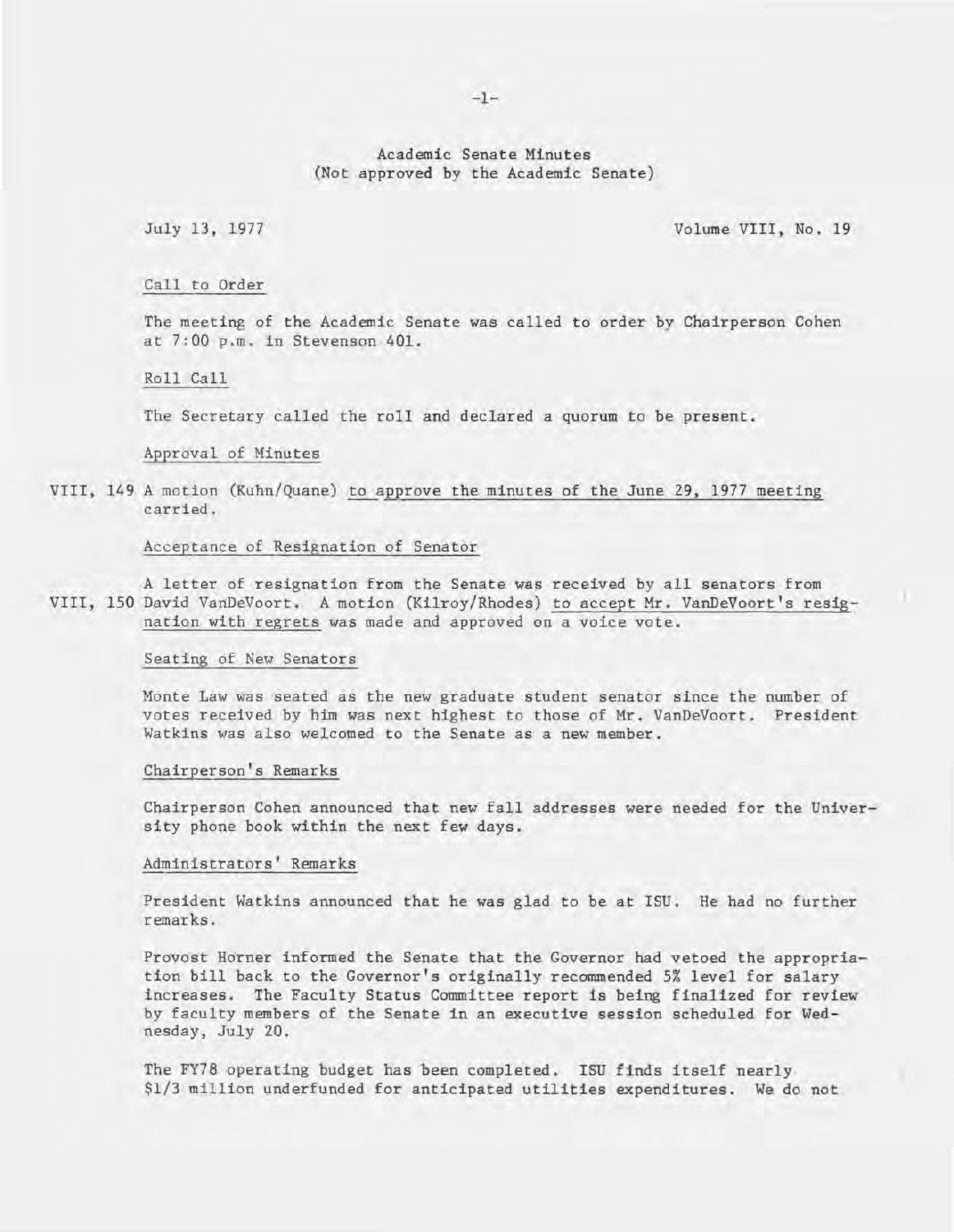) as yet know the outcome of the capital budget. It is on the Governor's desk. We are still hopeful the funds for remodeling Old Milner for use by the College of Business will be approved.

The Board of Regents recently approved a recommendation of \$544,000 for FY79 new and expanded program requests and an 8% salary increase figure.

#### Student Body President's Remarks

Mr. Rutherford announced that the Student Association is open, and legal service and printing services are available for students during the summer.

#### Election of Student Member to Executive Committee

VIII, 151 A motion (Christiansen/Rutherford) to postpone the election of a student member to the Executive Committee until the August 31st meeting was made. Mr. Christiansen explained that some students are unable to attend the summer meetings, and student senators would probably like to confer among themselves on the election. Since the new member of the Executive Committee will also serve on the Administrative Affairs Committee, Mr. Goldstein was asked if his committee would be harmed by being without a committee member for that period of time. Mr. Goldstein felt the absence would make little difference at this time. The motion was approved on a voice vote.

#### CLEP Examination in Mathematics

)

Mr. Rhodes, Chairperson of the Academic Affairs Committee, distributed to senators a memorandum dated July 7, 1977 describing background information on the CLEP examination in Mathematics and arguments against and for retaining the current policy of awarding University Studies credit to students who score at a satisfactory level on the CLEP General Examination in Mathematics. He also distributed "The ISU CLEP Policy: A Series of Evaluative Studies" by Ron Halinski and Ross Vogel and "CLEP Exam: Report from Department of Mathematics."

Mr. Rhodes introduced Dr. Albert Otto, Chairperson of the Mathematics Department, who responded to questions concerning the proposal to cease awarding University Studies credit to students who score at a satisfactory level on the CLEP General Examination in Mathematics.

Mr. Carlile asked what differences, if any, exist between the Math CLEP test and the other CLEP tests (in Humanities, Natural Sciences, and Social Sciences). Mr. Otto explained that the Math CLEP covers material which is mostly precollege level or covered in Math courses which are not available for University Studies credit. He said he could not compare the Science CLEP, for example, with the curriculum in that area and, therefore, could not answer the question.

Mr. Carlile also asked if there had been discussion of counting credit for the Math CLEP toward graduation rather than University Studies. Mr. Otto stated that the Mathematics Department position is that Math CLEP hours should be counted neither for University Studies nor for graduation. Mr. Rhodes added, however, that the question before the Senate is whether or not the Math CLEP hours should be counted for University Studies credit.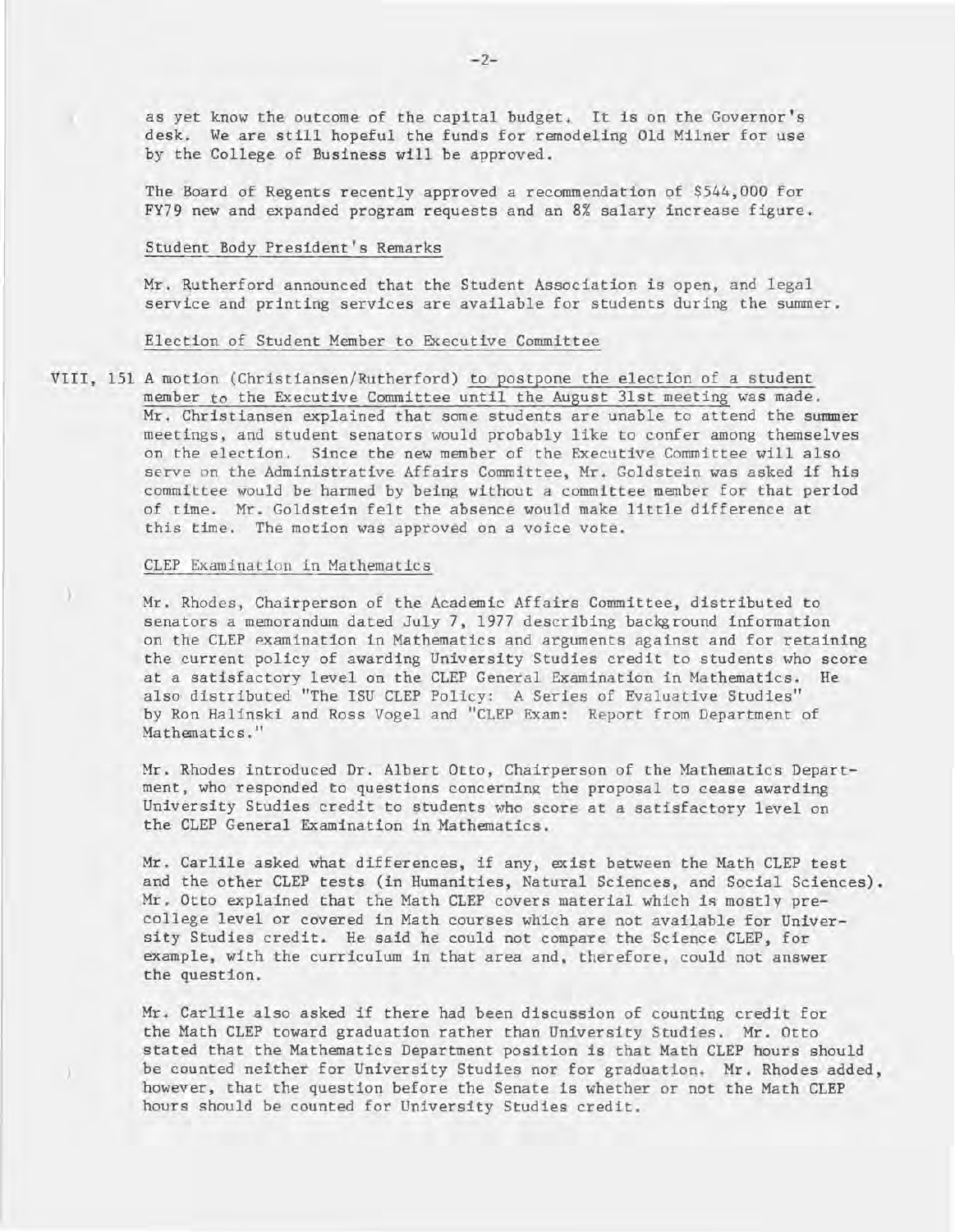Mr. Wilson and Mr. Moonan asked if the Mathematics Department's opposition was to the Math CLEP exam itself or something else, to this Math CLEP or any Math CLEP. Mr. Otto replied that it was this test which concerned them. He could envision another test that would be acceptable. Mr. Sims asked if the Math Department had ideas on how to improve the CLEP exam. Yes, Mr. Otto said, but the external agency is not moving in these directions. Mr. Carlile asked if we could put together our own CLEP exam, but Mr. Otto replied, not and still call it CLEP .

Mr. Quane asked how the committee reporting from the Department of Mathematics was chosen, and Mr. Otto explained they were chosen because of their areas of expertise cover the areas tested in the CLEP examination.

Mr. Wilson asked if it would require more knowledge to get a C grade in Mathematics 104,5, and 6 than is required to demonstrate proficiency through the CLEP exam. Mr. Otto responded that the content of Math 104, 5, and 6 and CLEP are different. Mr. Ritt added there is no reason to believe that those passing CLEP could get a C in those courses. It is possible that a student passing CLEP could get a C on the basis of other knowledge or a good high school background.

Mr. Moonan asked Mr. Otto to go over what a student misses by taking CLEP and not the math courses. Mr. Otto briefly presented the philosophy of the Math department. It is believed that within the society of today and tomorrow, there is increasing use of Math and that the role of a University Studies course should be one which alerts the student to the role Math takes today. The department would like to develop in the student an appreciation for what Math does for society, probability statistics, computer programming, etc. CLEP does not do this. In addition, Mr. Christiansen, in reference to the Halinski report stated that of the same 36% of students who got credit in CLEP (or about 60 students per year) take no further Math or Science courses.

Mr. Smith asked if there was reluctance to move into the policy against the CLEP exam. Dr. Otto replied that concern was slow at first, but has been building since the Ha1inski study was completed 5 years ago. Mr. Ritt added that since approximately 1972 or 1973 there have been requests from the University Studies Committee for preparation of an alternative to the CLEP exam which would cover materials of Math 104, 5, and 6. The Math Department had prepared drafts of the proposed proficiency exam then and are now prepared for alternatives to the CLEP exam.

Mr. Goldstein mentioned that caution must be taken when considering the elimination of the exam in the Mathematics department, since other departments might like to do the same thing. CLEP fits into a larger frame to get people who are out of school back in again.

Dr. Otto mentioned that the idea of elimination of the CLEP exam has been brought before national agencies of Mathematics. The response to this proposal is featured in a recent article in Change magazine.

Mr. Rice asked about the status of CLEP and proficiency exams in transferring credit. Mr. Otto answered that the credit would transfer the same as course credit would.

Ms. Kilroy asked what the difference was between the Advanced Placement test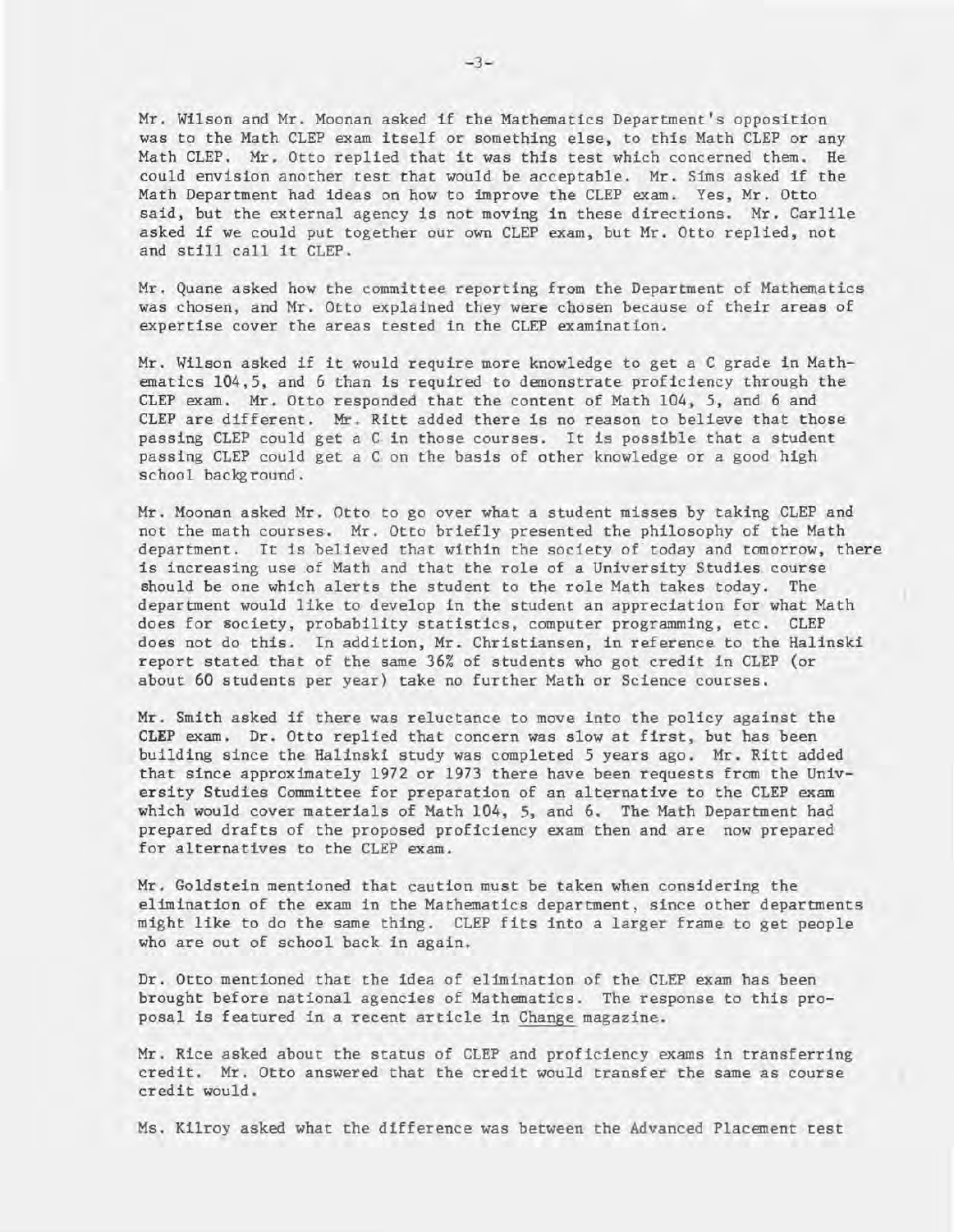and the CLEP exam. Mr. Cohen explained that the AP is a proficiency test; the CLEP exam is more general and covers a wider range of knowledge.

The question was raised as to whether or not the CLEP credit could be counted toward graduation credit and not to University Studies credit. With reference to the catalog, it was determined that the University policy states that it could not be used for University Studies credit or graduation credit. Mr. Rhodes stated that the Academic Affairs Committee would try to clarify that question and report on it at a later date.

Mr. Otto said that he felt it embarrassing for the Math department to have students majoring in Mathematics who have received six hours credit from CLEP. When asked why he felt this way, he stated that he believed that University performance should be more than performing on a K-8 Math test. If a student has mastered pre-calculus in high school, he should not be given credit on a University level.

Mr. Christiansen a sked what are the benefits and harm to both the University and the students in accepting the proposal to eliminate CLEP. Mr. Otto stated that he felt the University would benefit by restoring integrity; the students would benefit by realizing they were not getting cheap credit, and that they would take pride in the credit earned. He felt the University would not be harmed; but that students receiving CLEP credit would be harmed.

Mr. Belshe explained that CLEP has two divisions, one the general examination and the other a series of tests parallel to typical college courses. It's only the general examination that is in question now. Mr. Rutherford asked if the subject matter CLEP, the advanced series, is given at ISU, and Mr. Otto replied in the negative, but he added that University Studies credit is granted for passing certain proficiency examinations.

Mr. Goldstein asked if CLEP is an attractant for returning students. Mr. Otto answered that that number of students is extremely small, although there is no actual report on it.

The discussion was concluded by Mr. Otto's reference to a recent article on CLEP in Change magazine which mentioned the Board's refusal to take a new stance on CLEP.

#### Committee Reports

Academic Affairs Committee: Mr. Rhodes announced that the CLEP Examination in Mathematics will appear as an action item at the next Senate meeting. The Committee will be sending out information on the proposed new procedures for disestablishment of academic units.

Budget Committee: Ms. Cook reported the Budget Committee met July 6 with Dean Rives to review the Center for Ethnic Studies. In May of 1976 the Senate approved the proposal for a Center for Ethnic Studies with the understanding that the Center be reconsidered by the Budget Committee if new state funds were not forthcoming for the Center. Last month the BHE approved the Center but no funding for  $it_+$  Mr. Rives recommended and the Committee concurred that the Center be approved with the understanding that funds not be reallocated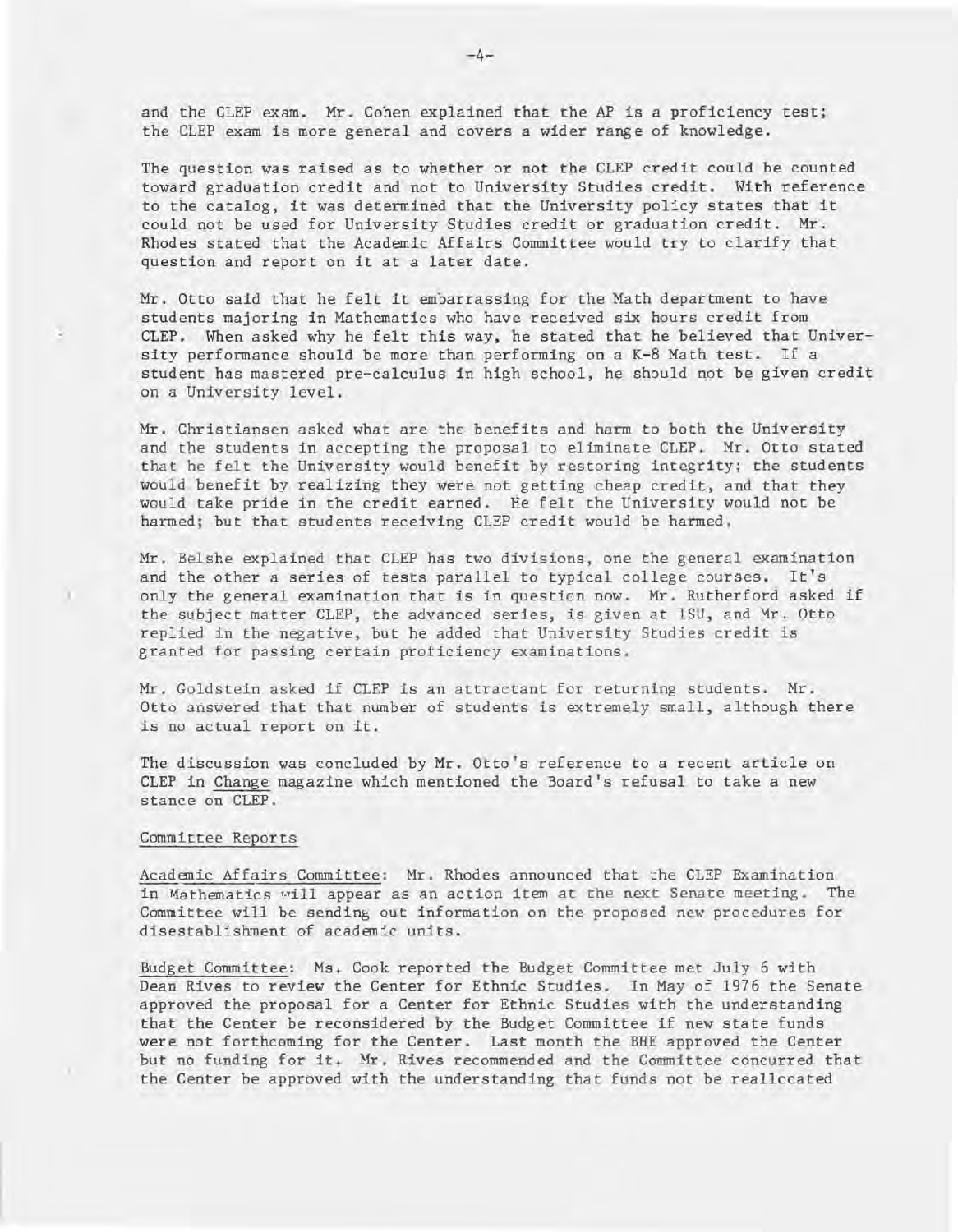internally to support it. Rather the Center should seek outside funding, either from outside grants or future new state appropriations.

Executive Committee: Mr. Christiansen reported that there will be the regular meeting of the Committee at 4:30 p.m. next Wednesday in Hovey 418. The faculty members of the Senate will meet on the same day (July 20, 1977) at 3:00 in Prairie B-C of the University Union.

Faculty Affairs Committee: Mr. Quane stated that the Committee is reviewing the Ethics and Grievance Procedures and it will appear as an information item at the next Senate meeting.

Student Affairs Committee: Mr. Sims reported that the next Committee meeting will be held on July 27, 1977 at 5:30 p.m. in DeGarmo 551 when the student records policy will be completed and the status change in SCERB will be discussed.

Adjournment

VIII, 152 A motion (Emerson/Rice) to adjourn was approved at 8:00.

For the Academic Senate,

Ira Cohen, Chairperson John K. Boaz, Secretary

IC:JKB:kk